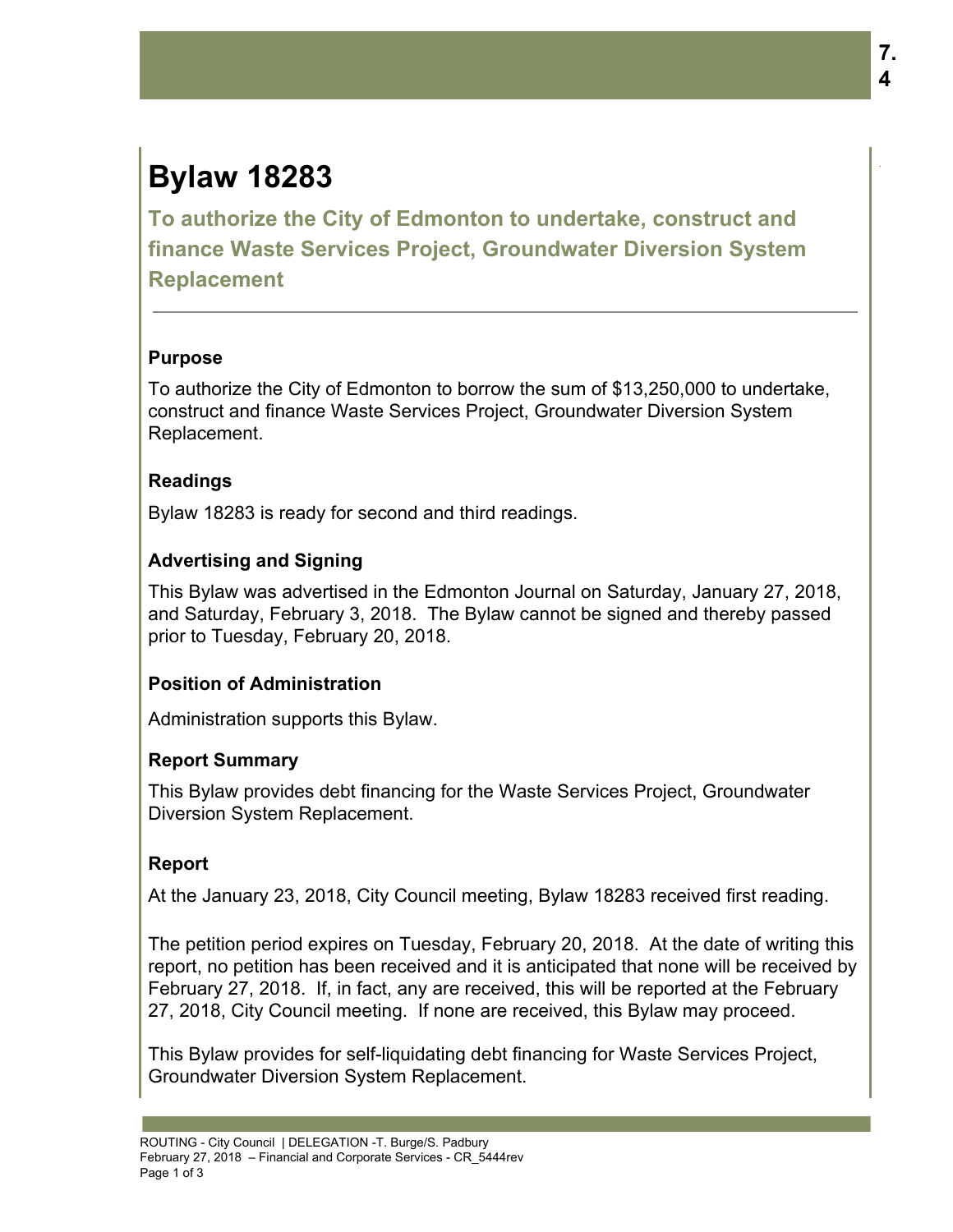**Bylaw 18283 - To authorize the City of Edmonton to undertake, construct and finance Waste Services Project, Groundwater Diversion System Replacement**

On November 14, 2017, Council approved CR\_5151 Waste Services Fall 2017 Supplemental Capital Budget Adjustment which approved the budget for capital profile 18-33-2033 Groundwater Diversion System Replacement, with a total project cost of \$13,250,000. In order to construct and complete this project, it will be necessary to borrow \$13,250,000.

#### **Corporate Outcomes and Performance Management**

**Corporate Outcomes: The City of Edmonton has sustainable and accessible infrastructure and The City of Edmonton has a resilient financial position**

| Outcome(s)                                                                                                                                                                                                                                                               | Measure(s)                                                                                                                                                                                                                                                                                                                                                                                                                                                                                                                                                                                                                                                                                                         | Result(s)                                                                                                                                                                                                                                                                                                                                                                                                                                          | Target(s)                                                                                                                                                                                                  |
|--------------------------------------------------------------------------------------------------------------------------------------------------------------------------------------------------------------------------------------------------------------------------|--------------------------------------------------------------------------------------------------------------------------------------------------------------------------------------------------------------------------------------------------------------------------------------------------------------------------------------------------------------------------------------------------------------------------------------------------------------------------------------------------------------------------------------------------------------------------------------------------------------------------------------------------------------------------------------------------------------------|----------------------------------------------------------------------------------------------------------------------------------------------------------------------------------------------------------------------------------------------------------------------------------------------------------------------------------------------------------------------------------------------------------------------------------------------------|------------------------------------------------------------------------------------------------------------------------------------------------------------------------------------------------------------|
| Ensure transparent,<br>conservative and<br>reasonable debt<br>financing as a source<br>of funding to support<br>the City's long-term<br>capital plans and<br>strategies while<br>maintaining long-term<br>financial affordability,<br>flexibility and<br>sustainability. | • The City of Edmonton is subject to<br>limits both for total debt and debt<br>servicing by the <i>Municipal</i><br>Government Act and by the City's<br>internal Debt Management Fiscal<br>Policy (C203C)<br>The Municipal Government<br>Act debt limit is 2 times the<br>revenue of the City and the<br>debt servicing limit is 35% of<br>consolidated revenues. For<br>this calculation, revenues are<br>net of capital government<br>transfers and contributed<br>tangible capital assets.<br>The internal Debt<br><b>Management Fiscal Policy</b><br>(C203C) sets more<br>conservative debt service<br>limits at 22% (total debt) of<br>City revenues and 15%<br>(tax-supported debt) of Tax<br>Levy Revenues. | Based on the limits set<br>under the Municipal<br>Government Act, as of<br>December 31, 2016,<br>the City had used<br>59.3% of its debt limit<br>and 34.6% of its debt<br>servicing limit.<br>Based on the limits<br>$\bullet$<br>sunder the Debt<br><b>Management Fiscal</b><br>Policy, as of December<br>31, 2016, the City had<br>used 49.0% of its<br>tax-supported debt<br>servicing limit and<br>42.3% of its total debt<br>servicing limit. | Total debt and<br>debt servicing<br>are in line with<br>the limits set<br>by the<br><b>Municipal</b><br>Government<br>Act and by the<br>internal Debt<br>Management<br><b>Fiscal Policy</b><br>$(C203C)$ . |

#### **Risk Assessment**

| <b>Risk</b><br><b>Element</b>                                      | <b>Risk Description</b>                                                                                                                             | Likeli<br>hood | Impact   | <b>Risk</b><br><b>Score</b> | Current<br><b>Mitigations</b>                                                                                                                 | <b>Potential</b><br><b>Future</b><br><b>Mitigations</b>                                                 |
|--------------------------------------------------------------------|-----------------------------------------------------------------------------------------------------------------------------------------------------|----------------|----------|-----------------------------|-----------------------------------------------------------------------------------------------------------------------------------------------|---------------------------------------------------------------------------------------------------------|
| Exceeding<br>regulated<br>debt and<br>debt<br>servicing<br>limits. | Exceeding debt and<br>debt servicing limits<br>regulated by the<br>Municipal<br>Government Act and<br>the internal Debt<br><b>Management Fiscal</b> | 1-Rare         | 4-Severe | 4-Low                       | Quarterly monitor<br>the City's debt<br>borrowings, debt<br>positions and debt<br>servicing to ensure<br>compliance with<br>the debt and debt | Long term<br>forecasts are<br>used to<br>determine the<br>impact of<br>approved and<br>potential future |